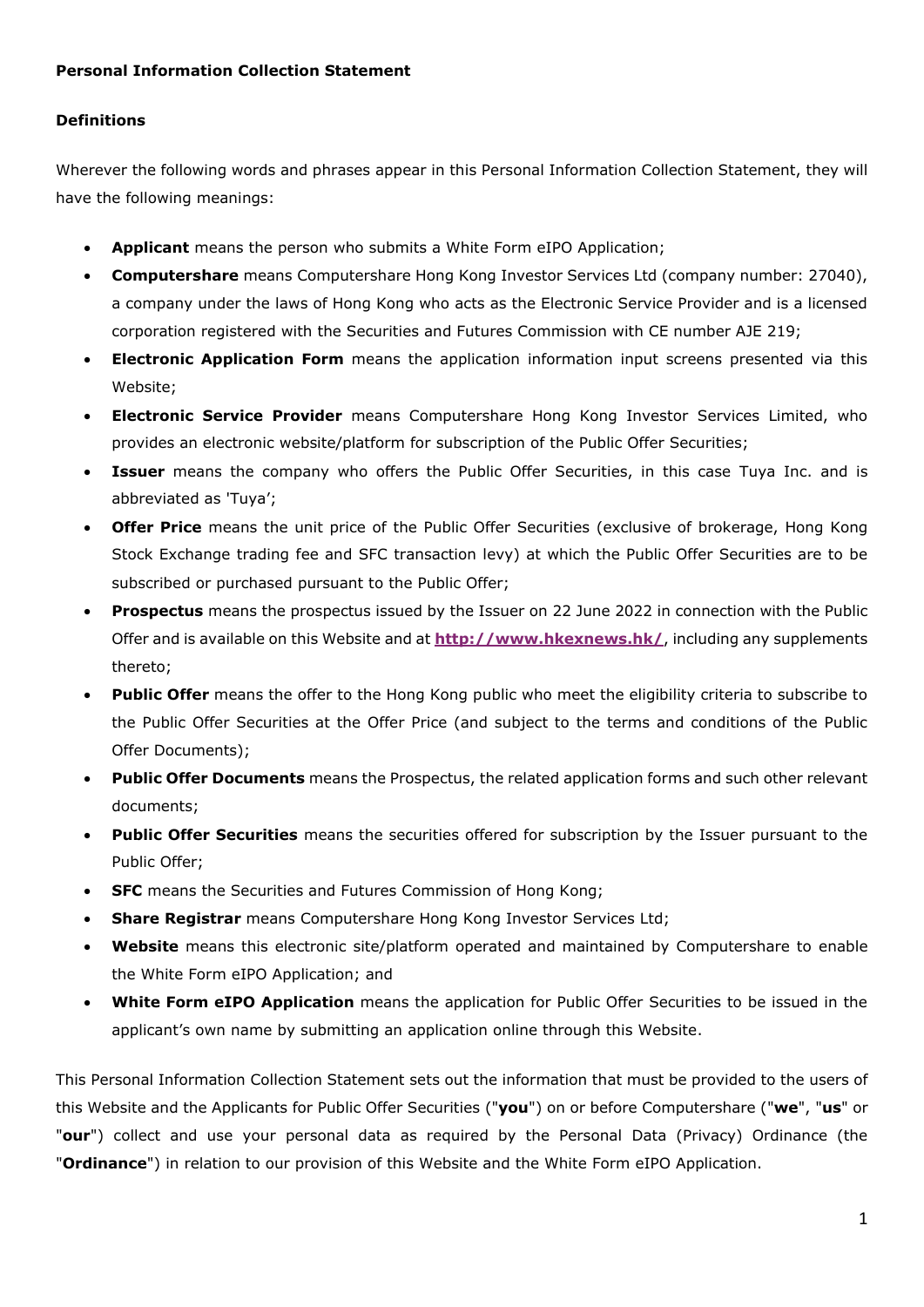Furthermore, you should read the personal information collection statement and privacy policy of the Issuer in relation to the collection and use of your personal data by the Issuer.

## **1. Personal data collected and held**

We may collect from you and hold some of or all of your personal data such as, but not limited to, the following to enable us to provide the services in relation to this Website and your White Form eIPO Application:

- your name;
- your Hong Kong Identity Card; and
- your contact details, including contact number, mailing address and email address.

The web servers of this Website may also collect data relating to your online session including your IP address and/or domain name, the use of which is to provide aggregated, anonymous, statistical information on the server's usage so that we may better meet the demands and expectations of browsers relative to our websites.

### **2. Reasons for the collection of your personal data**

It is necessary for Applicants to supply their latest, correct personal data to Computershare, Tuya or its agents and/or subcontractors when applying for the Public Offer Securities or transferring the Public Securities allotted to the Applicants or procuring the services of the Share Registrar.

Failure to supply the requested data may result in your White Form eIPO Application for the Public Offer Securities being rejected, or in delay or inability of Computershare to effect transfers or otherwise provide the relevant services. It may also prevent or delay registration or transfers of the Public Offer Securities allotted to you and/or the dispatch of share certificate(s) (if applicable), and/or the dispatch of refund cheque(s) (if applicable) to which you are entitled. It may also prevent the Share Registrar to provide services to the Applicants who are allotted any Public Offer Securities and successfully become holder of such Public Offer Securities.

It is important that you inform Computershare immediately of any inaccuracies in or changes to the personal data supplied.

#### **3. Purposes**

Your personal data may be used, held and/or stored (by whatever means) for the following purposes:

i. processing of your White Form eIPO Application and refund moneys or cheque, where applicable; and verification of compliance with the terms and application procedures set out in the Electronic Application Form and the Public Offer Documents of Tuya;

ii. enabling compliance with all applicable laws and regulations in Hong Kong and elsewhere;

iii. registering new issues or transfers of securities including, where applicable, to or from HKSCC Nominees;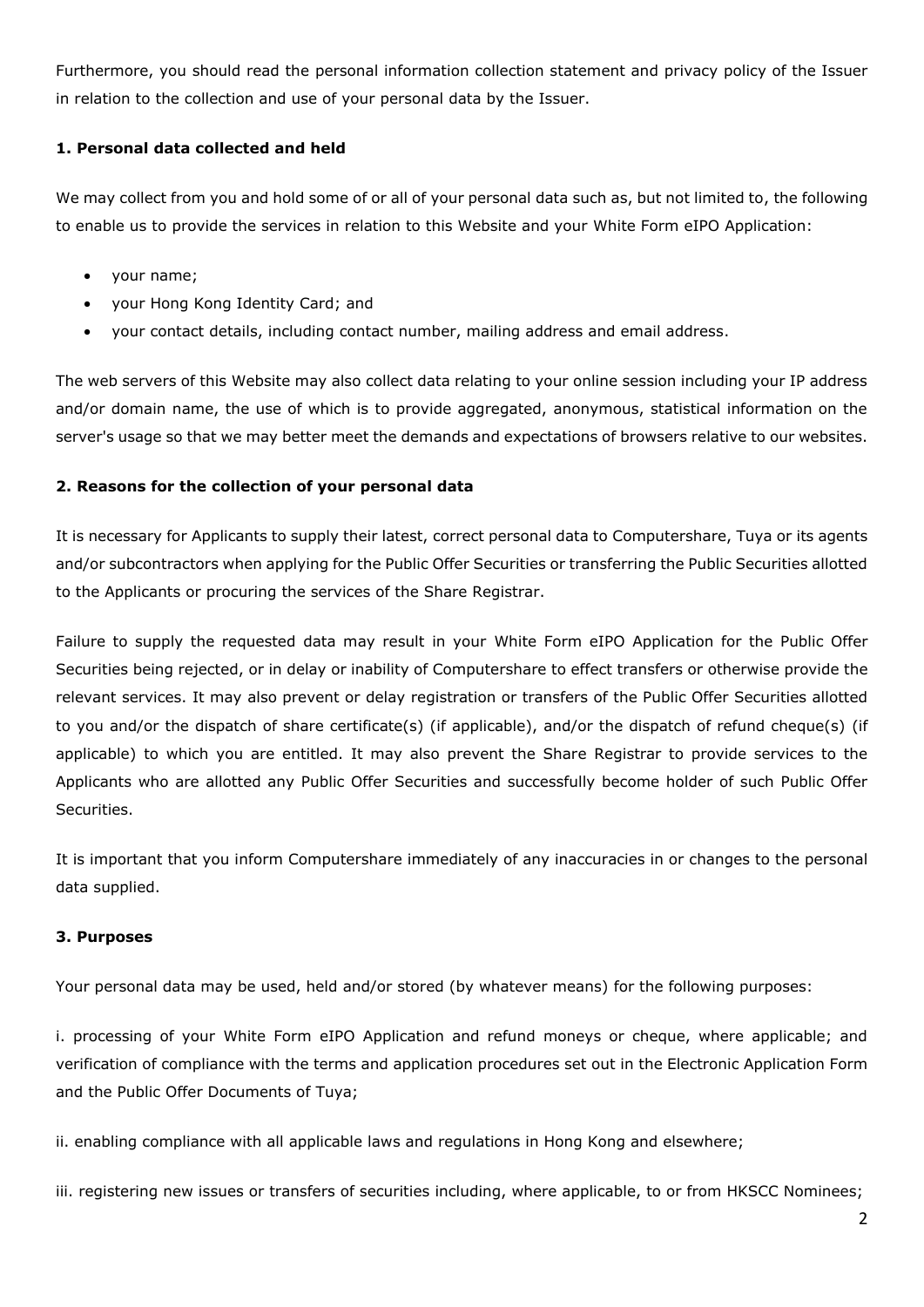iv. announcement and publication of the allotment results of the White Form eIPO Application;

v. disclosing your data to the Issuer in our capacity as the Share Registrar to the Issuer;

vi. enabling the Share Registrar to provide you with the services, including without limitation:

- maintaining or updating the register of holders of securities of Tuya;
- conducting or assisting the conduct of signature verifications, any other verification or exchange of information;
- establishing benefit entitlements, such as dividends, distribution in species, rights issues and bonus issues;
- distributing communications from Tuya and its subsidiaries; compiling statistical information and shareholder profiles;
- providing any of our other ancillary services requested by Tuya;

vii. making disclosures as required by laws, rules or regulations;

viiii. disclosing relevant information to facilitate claims on entitlements; and

ix. any other incidental or associated purposes relating to the above and/or to enable us to discharge our obligations to holders of securities, the Issuer, the regulatory authorities and/or any other purposes to which you may from time to time agree.

#### **4. Transfer of personal data**

Your personal data held by Computershare will be kept confidential, but Computershare may, to the extent necessary for achieving the above purposes or any of them, make such enquiries as it considers necessary to confirm the accuracy of the personal data and in particular, it may disclose, obtain, transfer (whether within or outside Hong Kong) your personal data to, from or with any and all of the following persons and entities:

i. Issuer or their appointed agents such as financial advisers and receiving bankers, overseas principal registrar; and where applicants for securities request the allotted Public Offer Securities to be deposited into CCASS, HKSCC or HKSCC Nominees, who will use the personal data for the purposes of operating CCASS;

ii. Computershare's subsidiaries and/or Computershare's affiliates which owe a duty of confidentiality to Computershare;

iii. any agents, contractors or third-party service providers who offer administrative, telecommunications, computer, payment or other services to Computershare in connection with the operation of their respective business;

iv. any law enforcement agencies and/or regulatory bodies for compliance with applicable laws, rules, regulations, codes and/or guidelines and/or any person or entity to whom Computershare, Computershare's subsidiaries and/or Computershare's affiliates and/or the receiving banks are under a binding obligation to